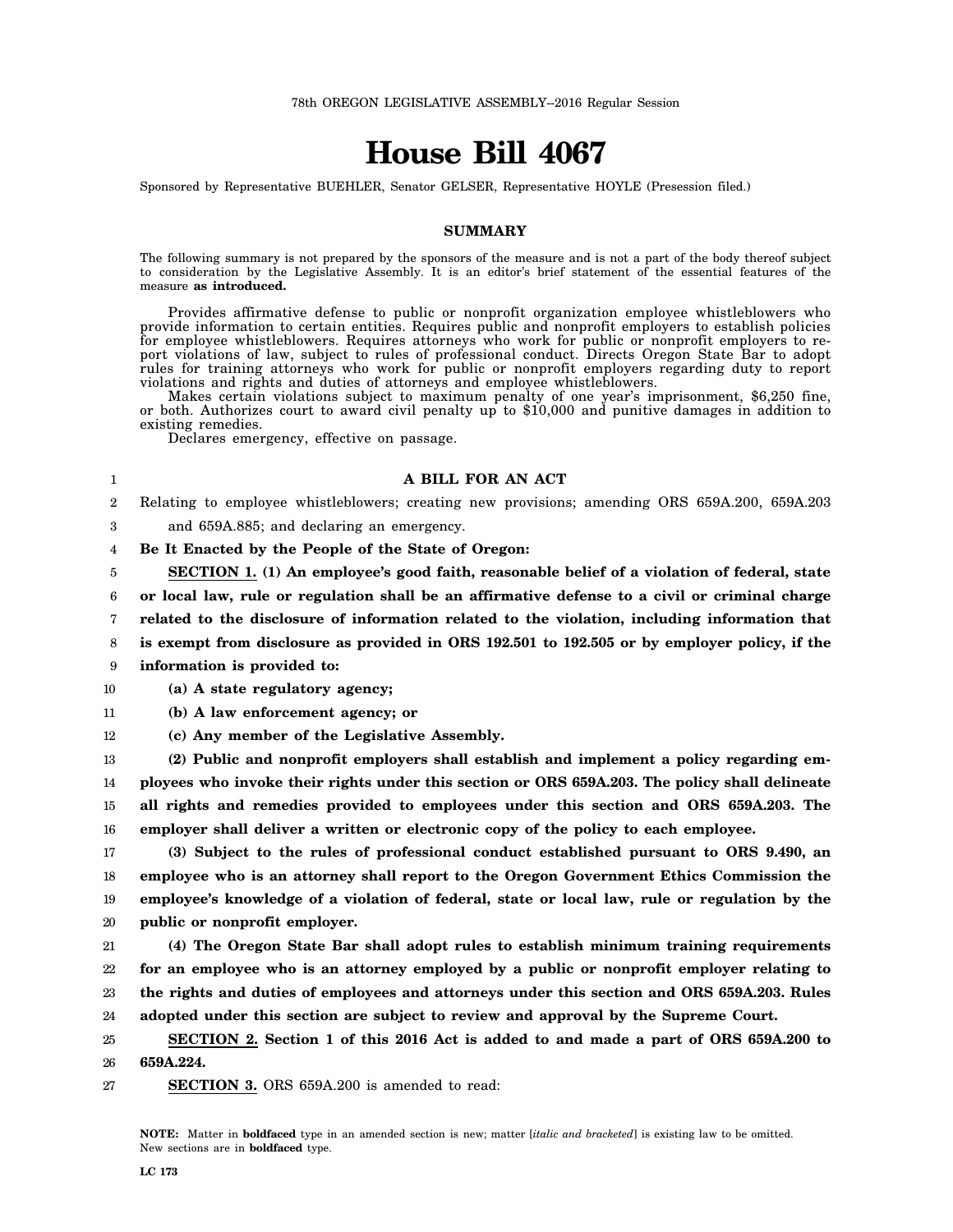1 2 3 4 5 6 7 8 9 10 11 12 13 14 15 16 17 18 19 20 21 22 23 24 25 26 27 28 29 30 31 32 33 34 35 36 37 38 39 40 41 42 43 44 45 659A.200. As used in ORS 659A.200 to 659A.224: (1) "Disciplinary action" includes but is not limited to any discrimination, dismissal, demotion, transfer, reassignment, supervisory reprimand, warning of possible dismissal or withholding of work, whether or not the action affects or will affect employee compensation. (2) "Employee" means a person: (a) Employed by or under contract with the state or any agency of or political subdivision in the state; (b) Employed by or under contract with any person authorized to act on behalf of the state, or agency of the state or subdivision in the state, with respect to control, management or supervision of any employee; (c) Employed by the public corporation created under ORS 656.751; (d) Employed by a contractor who performs services for the state, agency or subdivision, other than employees of a contractor under contract to construct a public improvement; [*and*] (e) Employed by or under contract with any person authorized by contract to act on behalf of the state, agency or subdivision[*.*]**; (f) Employed by a nonprofit organization; or (g) Serving as a member of a board of directors of a nonprofit organization. (3) "Information" includes public and private records, documents and electronically stored data. (4) "Knowledge" means actual knowledge. (5) "Nonprofit organization" or "nonprofit" means an organization or group of organizations described in section 501(c)(3) of the Internal Revenue Code that is exempt from income tax under section 501(a) of the Internal Revenue Code.** [*(3)*] **(6)** "Public employer" means: (a) The state or any agency of or political subdivision in the state; [*and*] (b) Any person authorized to act on behalf of the state, or any agency of or political subdivision in the state, with respect to control, management or supervision of any employee**; or**[*.*] **(c) An employer who employs an employee described in subsections (2)(a) to (e) of this section. SECTION 4.** ORS 659A.203 is amended to read: 659A.203. (1) Subject to ORS 659A.206, except as provided in ORS 659A.200 to 659A.224, it is an unlawful employment practice for any public **or nonprofit** employer to: (a) Prohibit any employee from discussing, [*in response to an official request,*] either specifically or generally with any member of the Legislative Assembly, legislative committee staff acting under the direction of a member of the Legislative Assembly, any member of the elected governing body of a political subdivision in the state or any elected auditor of a city, county or metropolitan service district, the activities of: (A) The state or any agency of or political subdivision in the state; or (B) Any person authorized to act on behalf of the state or any agency of or political subdivision in the state. (b) Prohibit any employee from disclosing, or take or threaten to take disciplinary action against an employee for the disclosure of any information that the employee reasonably believes is evidence of: (A) A violation of any federal**,** [*or*] state **or local** law, rule or regulation by the [*state, agency or political subdivision*] **public or nonprofit employer**;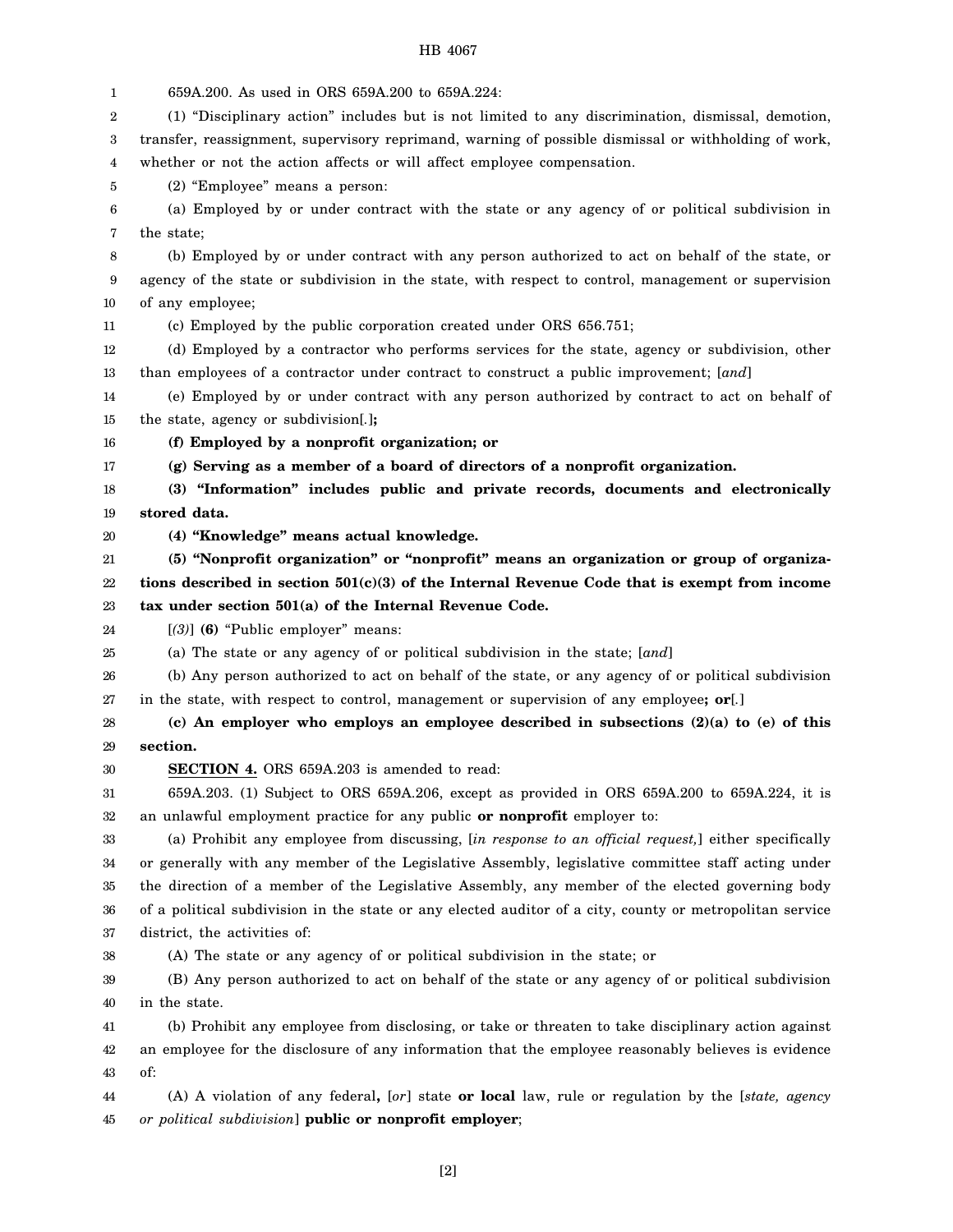1 2 3 4 (B) Mismanagement, gross waste of funds or abuse of authority or substantial and specific danger to public health and safety resulting from action of the [*state, agency or political subdivision*] **public or nonprofit employer**; or (C) Subject to ORS 659A.212 (2), the fact that a person receiving services, benefits or assistance

5 6 7 from the state or agency or subdivision, is subject to a felony or misdemeanor warrant for arrest issued by this state, any other state, the federal government, or any territory, commonwealth or governmental instrumentality of the United States.

8 9 (c) Require any employee to give notice prior to making any disclosure or engaging in discussion described in this section, except as allowed in ORS 659A.206 (1).

10 11 (d) Discourage, restrain, dissuade, coerce, prevent or otherwise interfere with disclosure or discussions described in this section.

12 13 14 **(e) Invoke or encourage the assistance of law enforcement to discourage, restrain, dissuade, coerce, prevent or otherwise interfere with disclosure or discussions described in this section.**

15 16 17 (2) [*No*] **A** public **or nonprofit** employer [*shall*] **may not** invoke or impose any disciplinary action against an employee for employee activity described in subsection (1) of this section or ORS 659A.212.

18 19 20 **(3) In any action alleging a violation of this section, a court or officer authorized by law to issue orders may award, in addition to any other relief available, a civil penalty in an amount not exceeding \$10,000.**

21 **(4) A violation of this section is a Class A misdemeanor.**

22 **SECTION 5.** ORS 659A.885 is amended to read:

23 24 25 26 27 28 29 30 31 32 659A.885. (1) Any person claiming to be aggrieved by an unlawful practice specified in subsection (2) of this section may file a civil action in circuit court. In any action under this subsection, the court may order injunctive relief and any other equitable relief that may be appropriate, including but not limited to reinstatement or the hiring of employees with or without back pay. A court may order back pay in an action under this subsection only for the two-year period immediately preceding the filing of a complaint under ORS 659A.820 with the Commissioner of the Bureau of Labor and Industries, or if a complaint was not filed before the action was commenced, the twoyear period immediately preceding the filing of the action. In any action under this subsection, the court may allow the prevailing party costs and reasonable attorney fees at trial and on appeal. Except as provided in subsection (3) of this section:

33

(a) The judge shall determine the facts in an action under this subsection; and

34 35 (b) Upon any appeal of a judgment in an action under this subsection, the appellate court shall review the judgment pursuant to the standard established by ORS 19.415 (3).

36 37 38 39 40 41 (2) An action may be brought under subsection (1) of this section alleging a violation of ORS 10.090, 10.092, 25.337, 25.424, 171.120, 408.230, 408.237 (2), 475B.233, 476.574, 652.355, 653.060, 653.601 to 653.661, 659.852, 659A.030, 659A.040, 659A.043, 659A.046, 659A.063, 659A.069, 659A.082, 659A.088, 659A.103 to 659A.145, 659A.150 to 659A.186, 659A.194, 659A.199, 659A.203, 659A.218, 659A.228, 659A.230, 659A.233, 659A.236, 659A.250 to 659A.262, 659A.277, 659A.290, 659A.300, 659A.306, 659A.309, 659A.315, 659A.318, 659A.320, 659A.355**,** [*or*] 659A.421**,** [*or*] ORS 653.547 [*and*] **or** 653.549.

42 43 44 45 (3) In any action under subsection (1) of this section alleging a violation of ORS 25.337, 25.424, 659.852, 659A.030, 659A.040, 659A.043, 659A.046, 659A.069, 659A.082, 659A.103 to 659A.145, 659A.199, **659A.203,** 659A.228, 659A.230, 659A.250 to 659A.262, 659A.290, 659A.318**,** [*or*] 659A.421**,** [*or*] ORS 653.547 [*and*] **or** 653.549:

[3]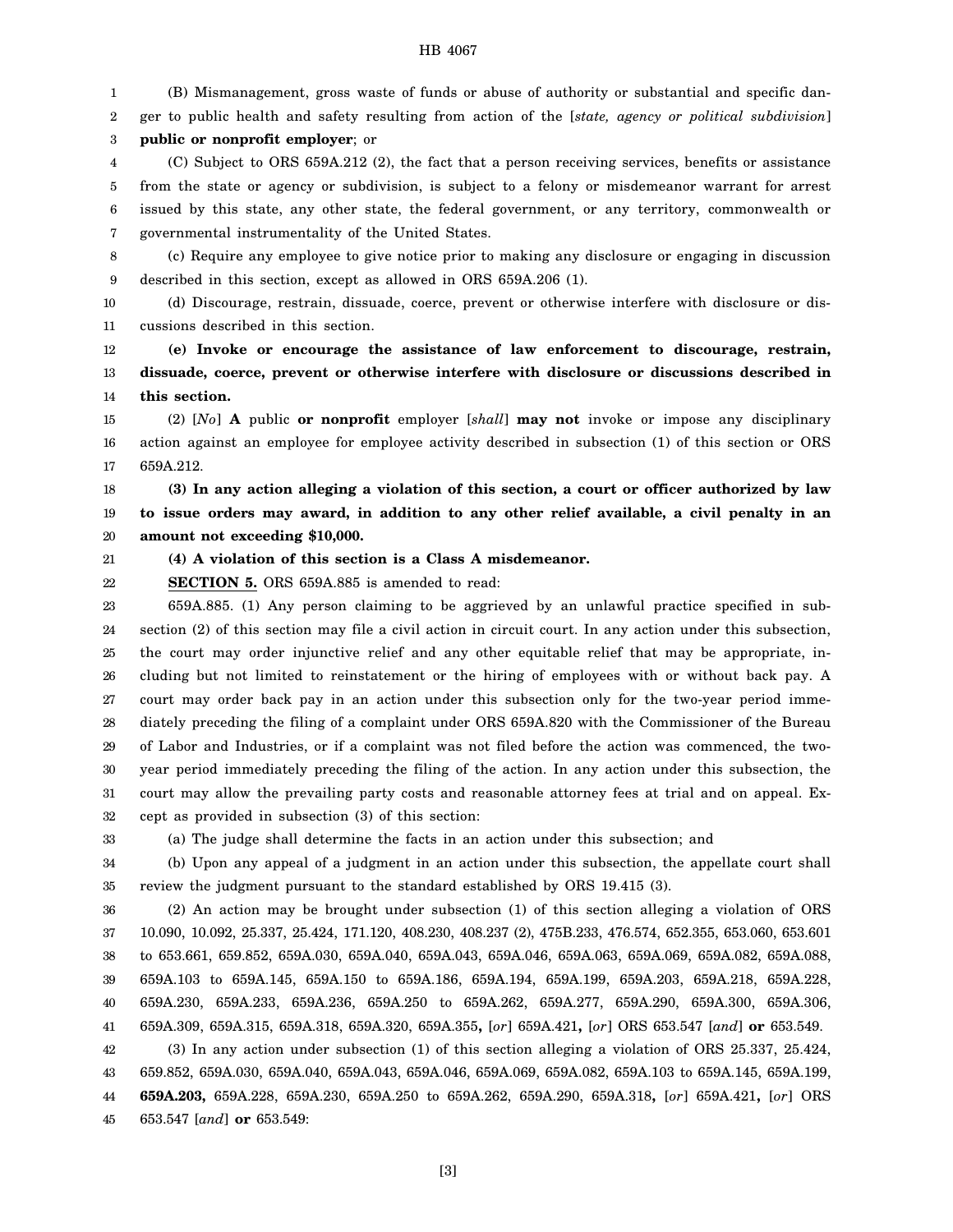1 2 (a) The court may award, in addition to the relief authorized under subsection (1) of this section, compensatory damages or \$200, whichever is greater, and punitive damages;

(b) At the request of any party, the action shall be tried to a jury;

4 5 (c) Upon appeal of any judgment finding a violation, the appellate court shall review the judgment pursuant to the standard established by ORS 19.415 (1); and

6

3

(d) Any attorney fee agreement shall be subject to approval by the court.

7 8 9 (4) In any action under subsection (1) of this section alleging a violation of ORS 652.355 or 653.060, the court may award, in addition to the relief authorized under subsection (1) of this section, compensatory damages or \$200, whichever is greater.

10 11 12 (5) In any action under subsection (1) of this section alleging a violation of ORS 171.120, 476.574, [*659A.203*] or 659A.218, the court may award, in addition to the relief authorized under subsection (1) of this section, compensatory damages or \$250, whichever is greater.

13 14 15 (6) In any action under subsection (1) of this section alleging a violation of ORS 10.090 or 10.092, the court may award, in addition to the relief authorized under subsection (1) of this section, a civil penalty in the amount of \$720.

16 17 18 19 20 21 22 23 (7) Any individual against whom any distinction, discrimination or restriction on account of race, color, religion, sex, sexual orientation, national origin, marital status or age, if the individual is 18 years of age or older, has been made by any place of public accommodation, as defined in ORS 659A.400, by any employee or person acting on behalf of the place or by any person aiding or abetting the place or person in violation of ORS 659A.406 may bring an action against the operator or manager of the place, the employee or person acting on behalf of the place or the aider or abettor of the place or person. Notwithstanding subsection (1) of this section, in an action under this subsection:

24 25 (a) The court may award, in addition to the relief authorized under subsection (1) of this section, compensatory and punitive damages;

26 27 28 (b) The operator or manager of the place of public accommodation, the employee or person acting on behalf of the place, and any aider or abettor shall be jointly and severally liable for all damages awarded in the action;

29 (c) At the request of any party, the action shall be tried to a jury;

30 (d) The court shall award reasonable attorney fees to a prevailing plaintiff;

31 32 33 34 (e) The court may award reasonable attorney fees and expert witness fees incurred by a defendant who prevails only if the court determines that the plaintiff had no objectively reasonable basis for asserting a claim or no reasonable basis for appealing an adverse decision of a trial court; and

35 36 (f) Upon any appeal of a judgment under this subsection, the appellate court shall review the judgment pursuant to the standard established by ORS 19.415 (1).

37 38 39 40 41 42 43 44 (8) When the commissioner or the Attorney General has reasonable cause to believe that a person or group of persons is engaged in a pattern or practice of resistance to the rights protected by ORS 659A.145 or 659A.421 or federal housing law, or that a group of persons has been denied any of the rights protected by ORS 659A.145 or 659A.421 or federal housing law, the commissioner or the Attorney General may file a civil action on behalf of the aggrieved persons in the same manner as a person or group of persons may file a civil action under this section. In a civil action filed under this subsection, the court may assess against the respondent, in addition to the relief authorized under subsections (1) and (3) of this section, a civil penalty:

45 (a) In an amount not exceeding \$50,000 for a first violation; and